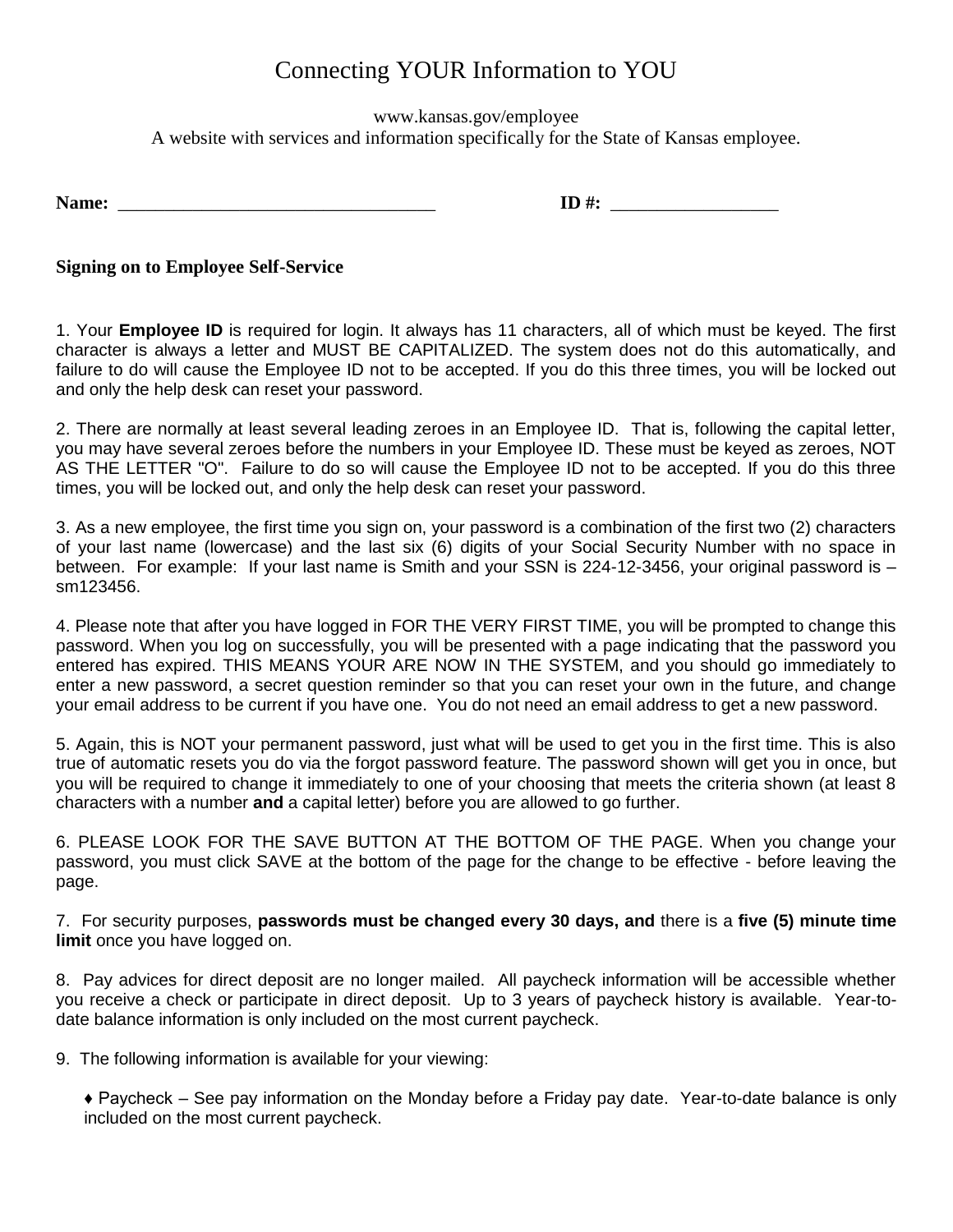♦ Leave Balances – View leave balances as of the end of the most current pay period. Example: leave balances for the pay period ending July 3, 2004 will be available with the July 16, 2004 pay information.

♦ Job Postings – See job vacancies in state agencies as they are posted each day. Search and sort by keyword, job title, county, or agency.

♦ Personal Data – View name, address, phone number, marital status, birth date, and original hire date as stored in the Statewide Human Resource and Payroll (SHARP) system. Please contact your agency personnel office if any of this information is incorrect.

♦ Benefits Open Enrollment – Choose elections for health insurance and flexible spending accounts during the open enrollment period each October. (Benefits eligible employees only).

♦ Benefits Confirmation Statement – View health insurance (medical, dental, vision, and prescription drug) and flexible spending accounts elections from the latest benefits open enrollment period. (Benefits eligible employees only).

♦ Total Compensation Statement – View direct and indirect compensation for the most recent year available. (Benefits eligible employees only).

♦ General Profile Information – Change email address or password for Self-Service.

♦ W-4 Tax Information – Change number of allowances, marital status, and exempt status\* for both Federal and Kansas state withholding. Additional federal withholding changes can also be entered through Self-Service.

\*Exempt Status – It is not recommended that you use this option being that no withholding taxes – federal or state - will be withheld from your pay.

 $\bullet$  W-2 Reissue – Request a duplicate W-2 for previous calendar year.

Other Sources Available on the State Website

## **Benefits**

*Benefits Info* Center - This site is intended to serve the many participants of the State of Kansas. This includes active employees, non-state employer groups, direct bill members, and COBRA. This website is designed to provide summary information for benefits provided through the state.

*Providers* - Click on a health care provider to find contracting physicians, dentists, optometrists, pharmacies or hospitals for that provider.

*Group Programs* - The State of Kansas Employees Health Plan supports the idea of employee choice by providing a variety of plan options for participants. Participants may choose from six medical plan options including three Preferred Provider Organization (PPO) plans, and three Health Maintenance Organization (HMO) options.

## **Civil Service Jobs**

*Job Vacancy Lists* – A listing of all available vacant State jobs. *Apply for Jobs* – Register your personal data and apply for vacant positions with State agencies.

## **Forms**

Links to such form as: Taxes – W-4, W-5, Earned Income Credit; Direct Deposit, Learning Quest, KanElect, Vital Statistics, KPERS, Social Security, and many more.